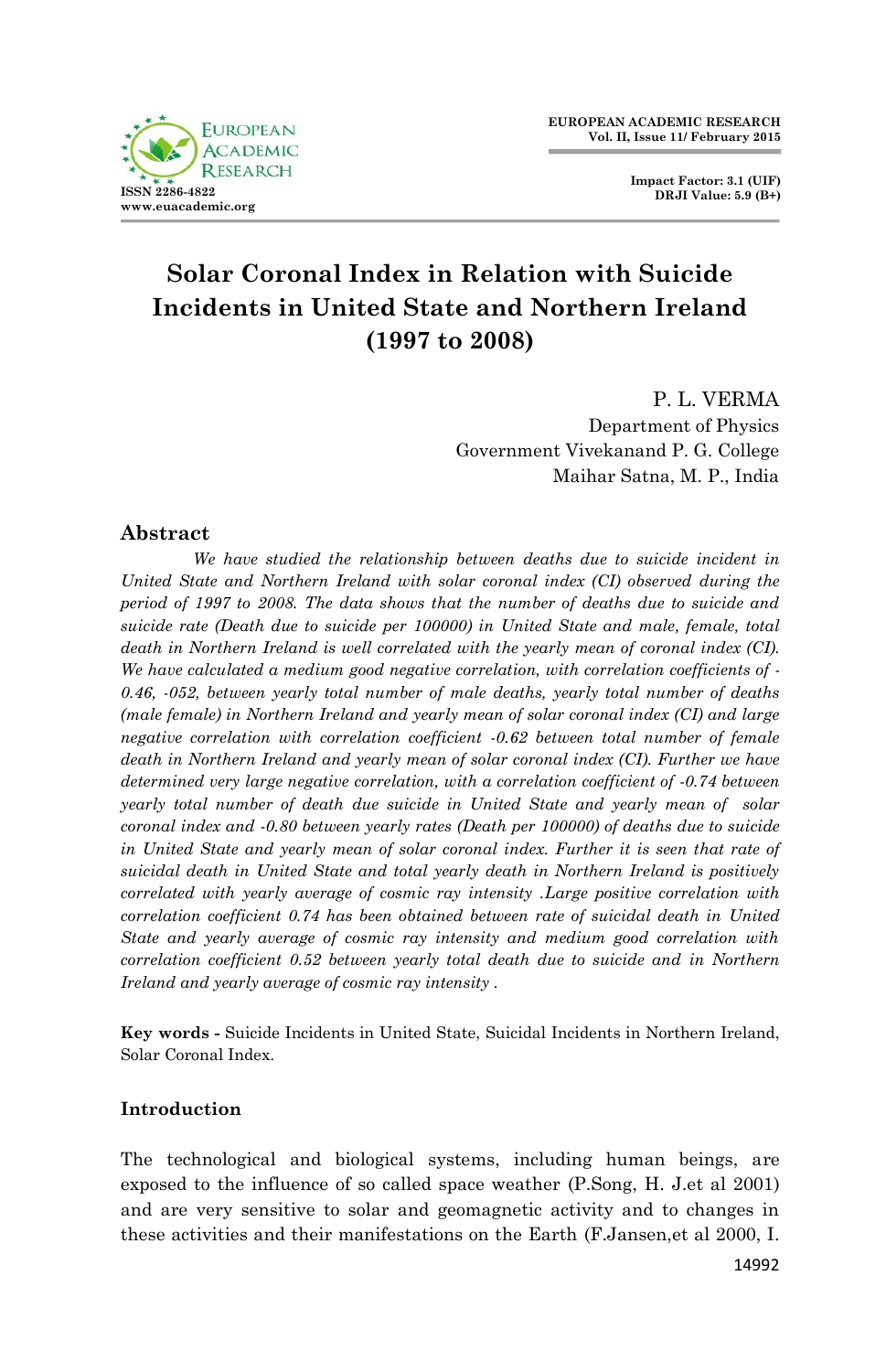A. Daglis et al 2001a). It is well known that the Sun as a main driver of the space weather is overwhelmingly important to life on the Earth, but most of us have not been given a proper description of solar activity variations and their negative influences on living beings. Space weather changes undoubtedly affect the geosphere, our physical environment, which in turn, influences human health and all-kind of activities of human beings (T.K.Breus, 2002, T.K.Breus 2003, B.M.Vladimirskii, et al 2004). Thus there is need to be continued and intensified for research works on these effects, to address health and safety, as well as to study societal economical impacts and to verify the existence of possible influence of space weather on biological systems. The idea that spots on the sun or solar flares might influence human health on earth at first appears to lack scientific credibility. However, when significant correlations between hospital admissions and health registers and Solar-Geomagnetic Activity (S-GMA) are found, then the challenge is to conceive of and to document a scientifically plausible and observationally supported mechanism and model. The idea that variations on the Sun and in the Earth's magnetic field can affect human health has global implications, and this field of research becomes increasingly important and study in a new field of research clinical cosmobilogy. Heliobiological is the branch of science that deals with the impact of solar activity and related effects on living organisms (Palmer et al. 2006; Babayev and Allahverdiyeva 2007). Heliobiological studies have shown that living beings, including humans, have the ability to adapt to normal variations of GMA (Dimitrova 2008a). but, any deviations from this normal level, either extremely high or extremely low fluctuations in the GMA, will undoubtedly have an effect on the brain, the cardio-vascular, nervous and other biological systems of living organisms (Palmer et al. 2006; Babayev and Allahverdiyeva 2007; Stoupel et al. 2007a). Several scientists have studied solar interplanetary and geomagnetic effects on human health (Kay, 1994; Watanabe et al., 1994; Persinger and Richards, 1995; Zhadin, 2001; Cornelissen et al., 2002 ; Ptitsyna et al., 1996; Dorman, 2005 ,Dimitrova, 2006, Dimitrova S,et 2009, Mavromichalaki H,2008, Mavromichalaki H,2012 , Cornelissen G,et al 2011, Kasatkina EA, et 2014, Nishimura T, et al 2014) and have obtained close relations between heliophysical parameters and human physiological state .Verma (2012) has tried to establish the relationship between death due to suicide in India and various Solar Activity (SA) parameters; i.e. Sunspot Numbers (SSN), Solar Flare Index (SFI), Coronal Index (CI) and Cosmic Ray Intensity (CRI) observed during the period of 1989 to 2011 and concluded that the number of Suicide Incidents of male, female, is well correlated with yearly averages of the SSN, SFI, and CI; as well as being positively correlated with CRI. Verma (2013) has also analyzed the data of Suicide Incidents in India, geomagnetic activity parameters, such as the planetary Ap, Kp, and Dst Indices for the period of 1989-2010, and found large negative correlations between Suicide Incidents and the yearly averages of geomagnetic activity parameters: the Kp,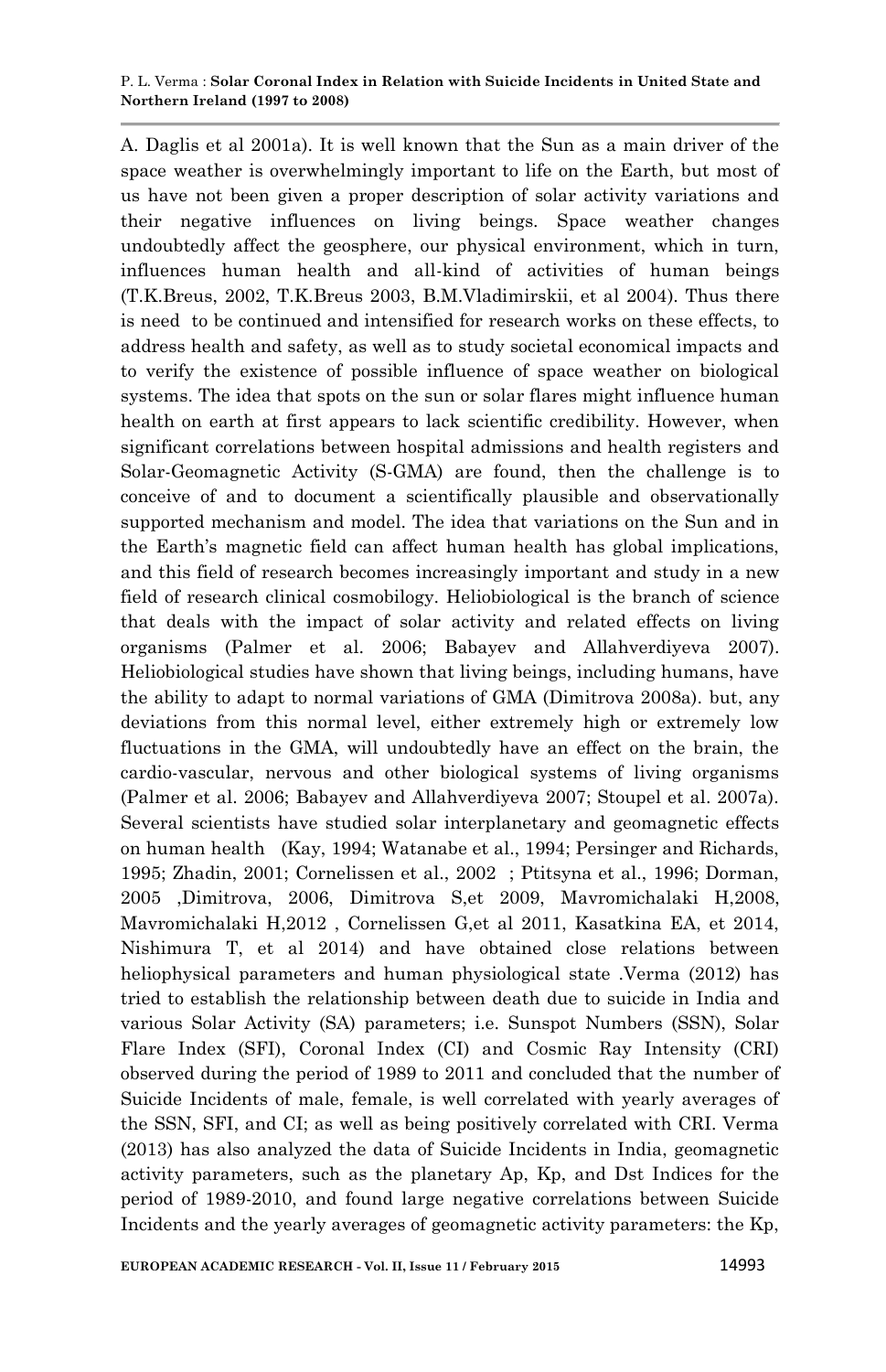Ap, and Dst indices. Kancírová and and Kudela (2014) have studied the Suicide incidents in Slovakia and concluded that changes in solar radiation and geomagnetic activities may contribute to the frequency and the seasonal pattern of suicides.

P. L. Verma (2014) studied suicide incidents in Northern Ireland 1986-2010 with solar interplanetary geomagnetic activity parameters and determined number of deaths due to suicide of males and females is well correlated with the yearly mean of Sunspot Numbers (SSN), Solar Flare Index (SFI), Sudden Storm Commencements (SSC), and geomagnetic activity parameter Ap, and Kp Indices. He has determined large negative correlation, with correlation coefficients of -0.71, -0.64, between yearly total number of deaths due to suicide and the geomagnetic activity parameters Kp, Ap, index - 0.709, -0.635 between the yearly total number of male deaths due to suicide and the geomagnetic activity parameters Kp, Ap, index ,-0.56, -0.50, between the yearly total number of female deaths due to suicide and the geomagnetic activity parameters Kp, Ap, index -0.43,-0.42, between yearly total number of deaths due to suicide and the yearly mean of the SSN and SFI , -0.38 and - 0.33, between yearly total number of female deaths due to suicide and the SSN, SFI, -0.41 and -0.41 . P.L.Verma (2014) has also studied the relationship between death due to suicide incident in United Sate and various Solar, Interplanetary and Geomagnetic Activity parameters, such as Sunspot Numbers (SSN), Solar Flare Index (SFI), Sudden Storm Commencements (SSC), and geomagnetic activity Ap, and Kp Indices observed during the period of 1997 to 2010 and concluded that the number of deaths due to suicide and suicide rate (Death due to suicide per 100000) are anti correlated with the yearly mean of Sunspot Numbers (SSN), Solar Flare Index (SFI), Sudden Storm Commencements (SSC), and geomagnetic activity parameter Ap, and Kp Indices and large negative correlations has been obtained between solar interplanetary, geomagnetic activity parameters and death due to suicide incidents. In the present investigation an attempt has been made to get possible relationship between solar coronal index and death due to suicide in United State and Northern Ireland during the period of 1997- 2008.

# **2. Data Sources**

Solar Activity (SA) parameters, coronal Index (CI), are taken from STP Solar Data (http://www.ngdc.noaa.gov/stp/solardataservices). The data of Suicide Incidents in Northern Ireland has been taken from the Northern Ireland statistics and research agency available at www.nisra.gov.uk.The data of Suicide Incidents in United State has been taken from the Idaho Vital statics Suicide Report for the period of 197-2010 (htp:/www.healthandwelfare.idaho.gov/Portals/0/Users/074/54/1354/Suicide%2 0Report%202013.pdf). For the data of CRI, yearly average count rates of Oulu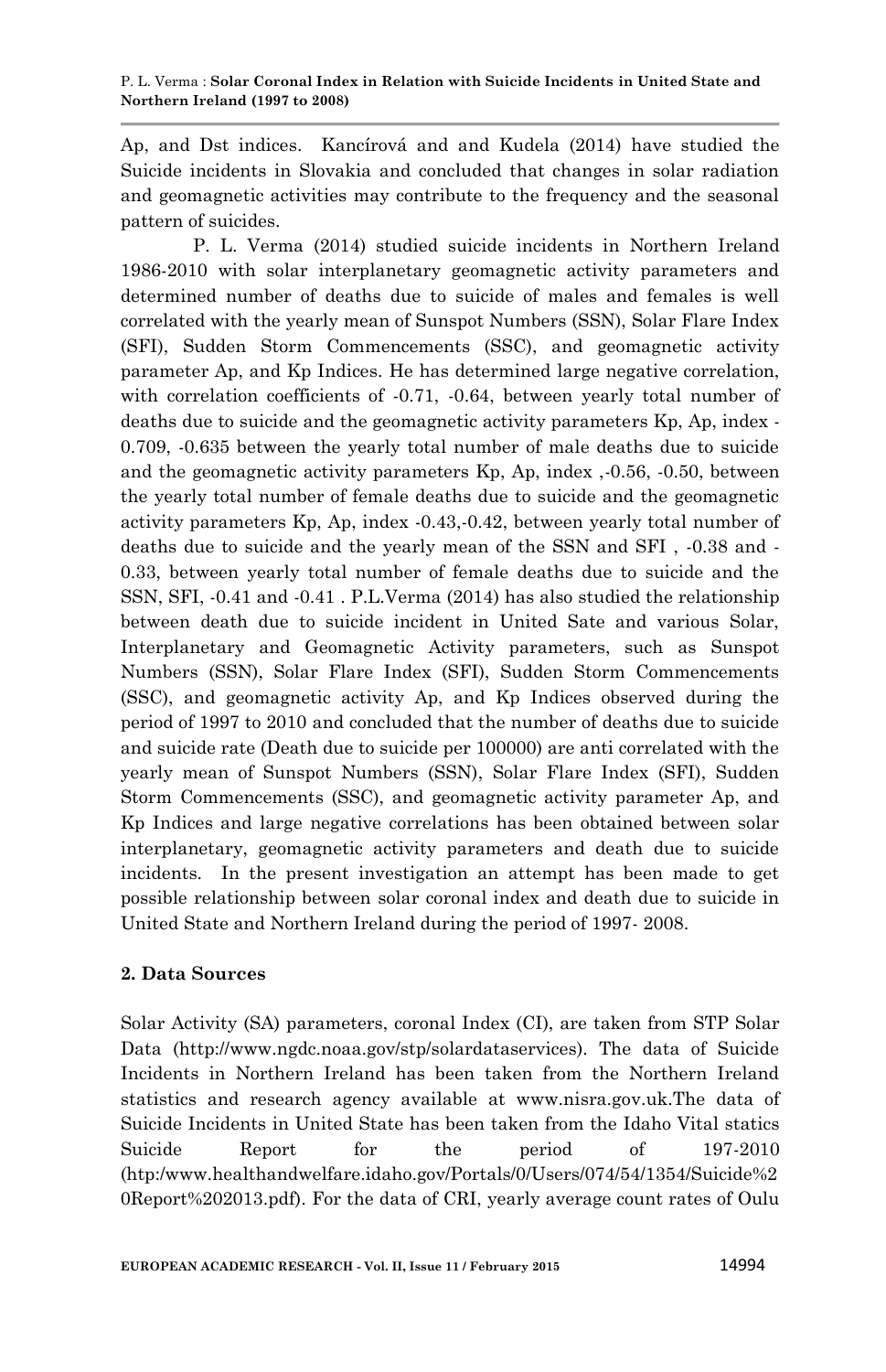super neutron monitor has been used.

| <b>YEAR</b> | Yearly mean of Coronal<br>Index (CI) | Yearly Average of Cosmic<br>ray Intensity | Yearly Total Suicidal<br>death in US | (death per 10000) US<br><b>Suicidal Death Rate</b> | <b>Total Male Suicidal</b><br>Death in Northern<br>Ireland (NI) | <b>Total Female Suicidal</b><br>Death in Northern<br>Ireland (NI) | <b>Total Suicidal Death in</b><br>Northern Ireland (NI) |
|-------------|--------------------------------------|-------------------------------------------|--------------------------------------|----------------------------------------------------|-----------------------------------------------------------------|-------------------------------------------------------------------|---------------------------------------------------------|
| 1997        | 3.08                                 | 6545                                      | 30,535                               | 11.2                                               | 108                                                             | 30                                                                | 138                                                     |
| 1998        | 6.35                                 | 6399                                      | 30575                                | 11.1                                               | 113                                                             | 37                                                                | 150                                                     |
| 1999        | 8.93                                 | 6203                                      | 29199                                | 10.5                                               | 127                                                             | 27                                                                | 154                                                     |
| 2000        | 9.74                                 | 5784                                      | 29350                                | 10.4                                               | 140                                                             | 45                                                                | 185                                                     |
| 2001        | 10.53                                | 5889                                      | 30622                                | 10.7                                               | 132                                                             | 26                                                                | 158                                                     |
| 2002        | 10.14                                | 5806                                      | 31655                                | 11                                                 | 142                                                             | 41                                                                | 183                                                     |
| 2003        | 6.21                                 | 5759                                      | 31484                                | 10.8                                               | 112                                                             | 32                                                                | 144                                                     |
| 2004        | 6.4                                  | 6093                                      | 32439                                | 11                                                 | 105                                                             | 41                                                                | 146                                                     |
| 2005        | 4.64                                 | 6156                                      | 32637                                | 10.9                                               | 167                                                             | 46                                                                | 213                                                     |
| 2006        | 4.54                                 | 6478                                      | 33300                                | 11                                                 | 227                                                             | 64                                                                | 291                                                     |
| 2007        | 2.11                                 | 6632                                      | 34598                                | 11.3                                               | 175                                                             | 67                                                                | 242                                                     |
| 2008        | 1.6                                  | 6662                                      | 36035                                | 11.6                                               | 218                                                             | 64                                                                | 282                                                     |

**Table-Suicidal Death in United State, Northern Ireland and Solar Coronal Index for the period of 1997-2008.**

### **3. Methods of Analysis**

In this study a statistical method correlation has been used. A correlation is a single number that describes the degree of relationship between two variables. The correlation coefficient, symbolized as *r*, is a numerical summary of a bivariate relationship and can range from -1.00 to +1.00. Any *r*  that is positive indicates a direct or positive relationship between two measured variables. Negative r indicates indirect or inverse relationship. The formula for the correlation is:

$$
r = \frac{N\sum XY - (\sum X)(\sum Y)}{\sqrt{N\sum X^2 - (\sum X)^2 N\sum Y^2 - (\sum Y)^2}}
$$
, where: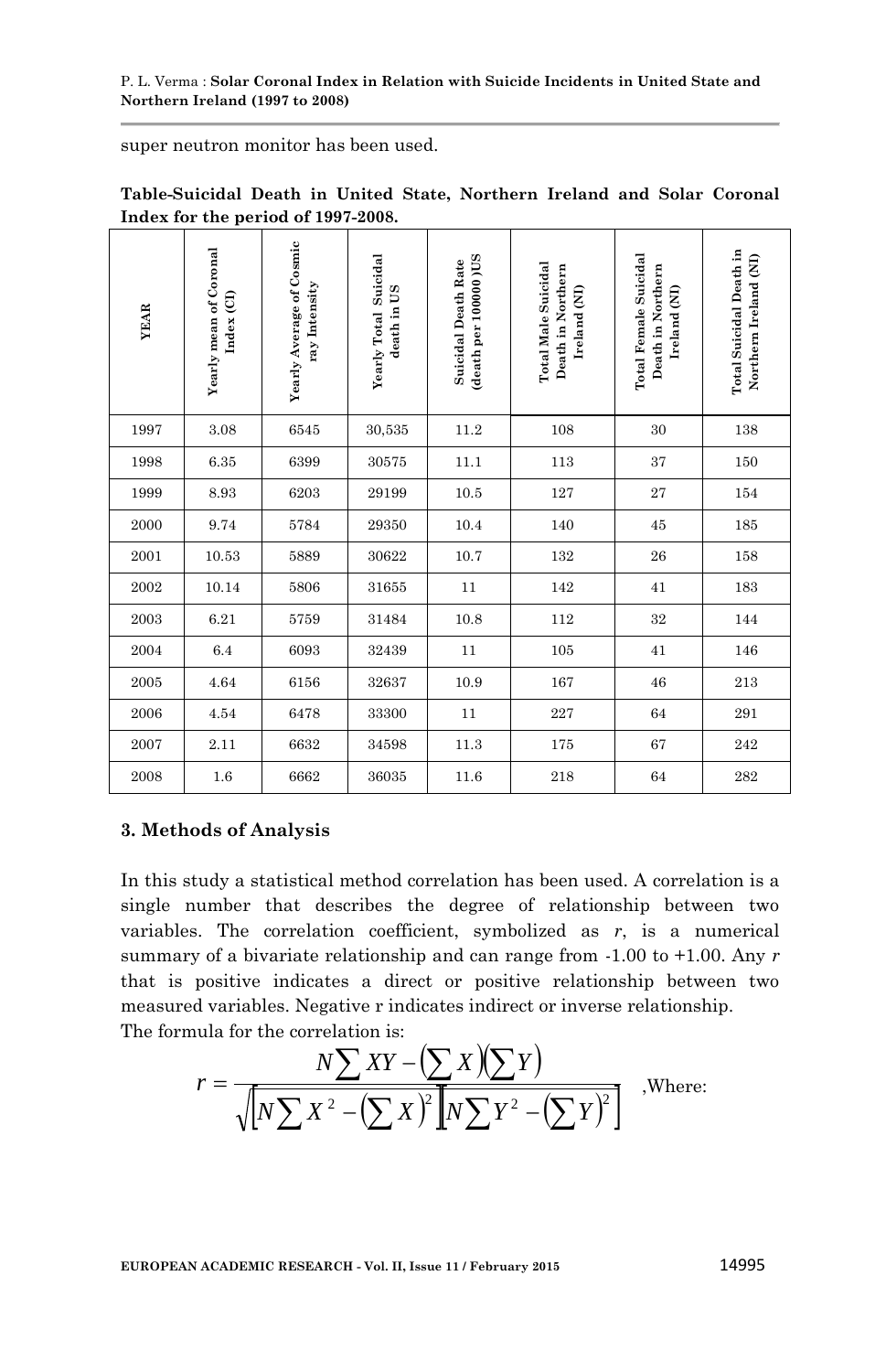$N=$  number of pairs of scores,  $\sum XY =$  sum of the products of paired scores,  $\sum X = \text{ sum of } x \text{ scores}, \sum Y = \text{ sum of } y \text{ scores}, \sum X^2 = \text{ sum of } y$ squared scores,  $\sum Y^2$  = sum of squared score The scale of correlation coefficient is  $.8 \text{ to } 1.0 \text{ or } .8 \text{ to } -1.0 \text{ (very large relationship)}$ .6 to .8 or -.6 to-.8 (large relationship) .4 to .6 or -.4 to -.6 (good medium relationship) .2 to .4 or .2 to -.4(weak relationship) .0 to .2or .0to -.2 (weak or no relationship)

### **Data Analysis**

From the data analysis of Table and Figure 1, it is observed that the rate of suicidal death (Death per 100000) in United State is anticorrlated with yearly mean of solar coronal index (CI). Around solar maximum, in the year 2000,2001 the yearly mean of the solar coronal index are maximum and are 9.74,10.53 but the rate of suicidal death have been found comparatively low 10.4,10.7 and about solar minimum, in the years 1997 and, 2007,2008, the yearly mean of solar coronal index are low, 3.08, 2.11,1.6 but the rate of suicidal death around these years have been found comparatively higher than solar maximum (2000,2001), in 1997 rate of suicidal death is 11.2 in the year 2007 rate of suicidal death is 11.3 in the year 2008, rate of suicidal death is11.6 but at solar maximum in year 2000,2001 the rate of suicidal death is 10.4,10.7 which are comparatively low in comparison to the years around solar minimum (1997,2007,2008,) . To know the statistical behavior of yearly total suicidal death with yearly mean of solar coronal index (CI) a scatter plot has been plotted between these two events and the scatter plot so obtained is shown in Figure 2. The trend line of the scatter plot shows very large negative correlation between yearly total suicidal death and yearly mean of coronal index (CI). Statistically calculated correlation coefficient has been determined -0.74 between these two events. Large negative correlation with correlation coefficient -0.80 has also been found between yearly mean of coronal index and rate of suicidal death (Death per 100000) by statistical method.



**EUROPEAN ACADEMIC RESEARCH - Vol. II, Issue 11 / February 2015** 14996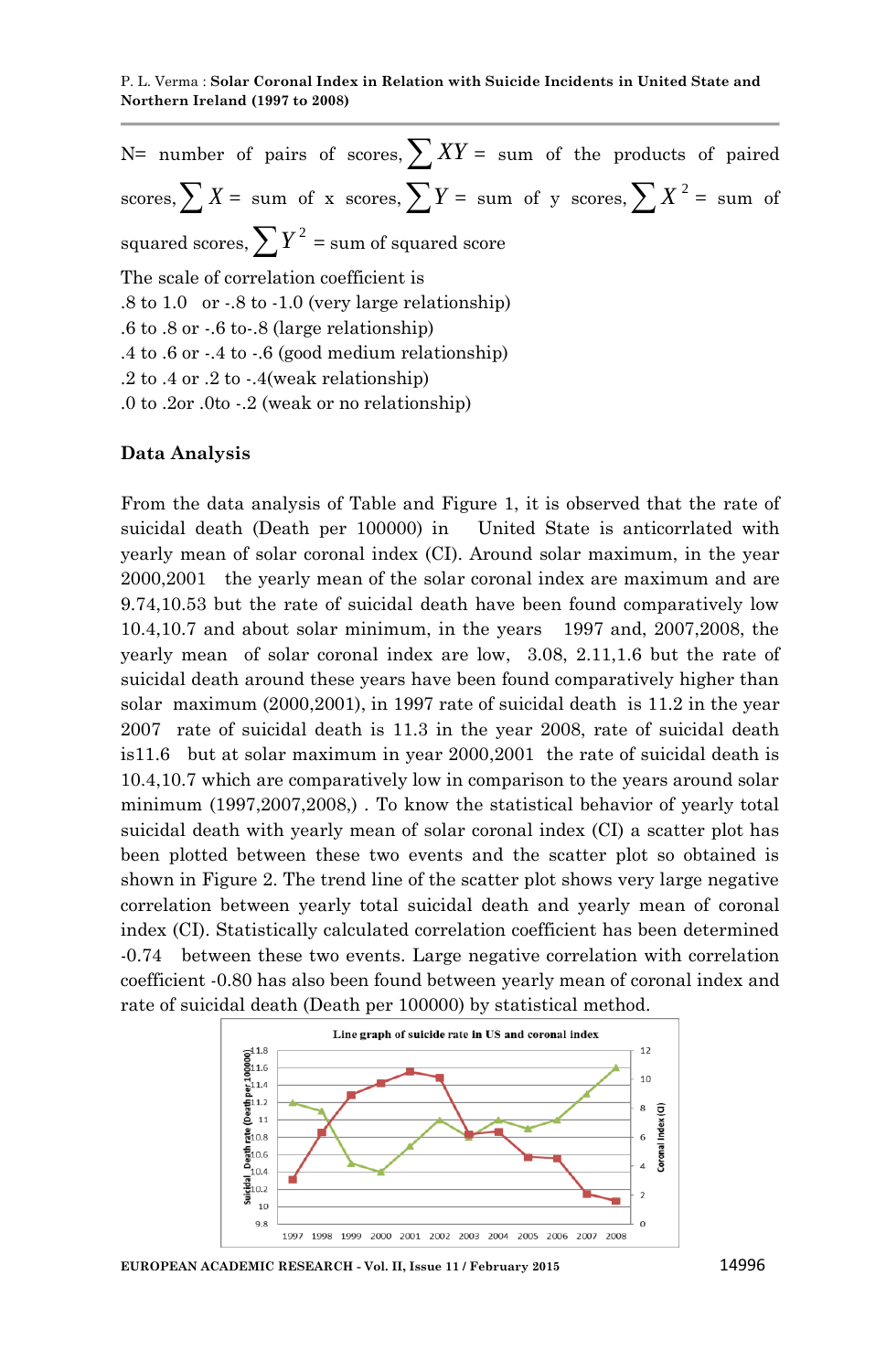#### P. L. Verma : **Solar Coronal Index in Relation with Suicide Incidents in United State and Northern Ireland (1997 to 2008)**

**Figure-1-**Shows line graph of yearly mean of Solar Coronal Index (CI) and Suicidal Death Rate in United State during the period of 1997-2008 showing anti co-relation between yearly rates of suicidal death and yearly mean of coronal index.



**Figure-2-** Shows scatter plot between yearly mean of coronal index and yearly total suicidal death in United State showing large negative correlation with correlation coefficient -0.74.

From the data analysis of Table and Figure 3, it is observed that the rate of suicidal death (Death per 100000) in United State is positively with yearly average of cosmic ray intensity. Around solar maximum, in the year 2000, the yearly average of the cosmic ray intensity and the rate of suicidal death have been found comparatively low 5784,10.4, and about solar minimum, in the years 1997 and, 2007,2008, the yearly average of cosmic ray intensity and rate of suicidal death have been found comparatively higher than solar maximum (2000,), in 1997 the yearly average of cosmic ray intensity and rate of suicidal death is 6545,11.2 in the year 2007 the yearly average of cosmic ray intensity and rate of suicidal death is 6632,11.3 in the year 2008, the yearly average of cosmic ray intensity and rate of suicidal death is 6662,11.6 but at solar maximum in year 2000, the yearly average of cosmic ray intensity and rate of suicidal death is 5784 10.4, which is comparatively low in comparison to the years around solar minimum (1997,2007,2008,) . Positive correlation with correlation coefficient 0.74 and 0.57 has been found between yearly average of cosmic ray intensity and suicidal death rate, total yearly death by statistical method.

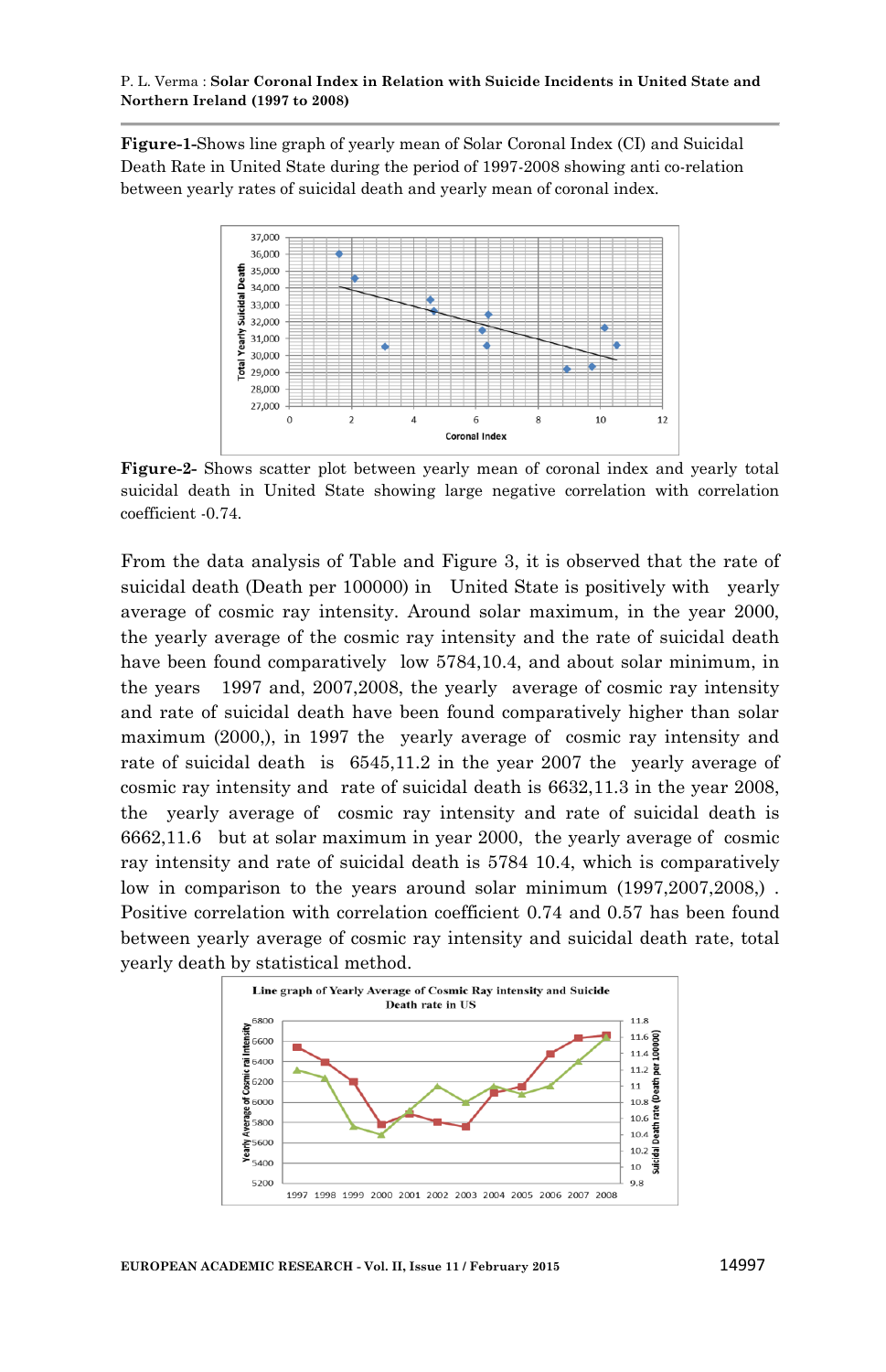#### P. L. Verma : **Solar Coronal Index in Relation with Suicide Incidents in United State and Northern Ireland (1997 to 2008)**

**Figure-3-**Shows line graph of yearly average of cosmic ray intensity (CRI) and suicidal death rate in United State during the period of 1997-2008, showing positive correlation between yearly rates of suicidal death and yearly average of cosmic ray intensity.

From the data analysis of yearly total male suicidal death, and yearly mean of coronal index mentioned in Table and crucial examination of Figure 4, it is observed that yearly total male suicidal death is negatively correlated with yearly mean of coronal index. We have calculated negative correlation with a correlation coefficient of -0.46, between yearly total male suicidal death and the yearly mean of coronal index.



**Figure-4-**Scatter plot between yearly mean of solar coronal index and yearly total male suicidal death in Northern Ireland during the period of 1997-2008, showing negative correlation with correlation coefficient -0.46

From the data analysis of yearly total female suicidal death, and yearly mean of coronal index mentioned in Table and crucial examination of Figure 5 it is observed that yearly total female suicidal death is negatively correlated with yearly mean of coronal index. We have calculated large negative correlation with a correlation coefficient of  $-0.62$ , between yearly total female suicidal death and the yearly mean of coronal index.



**Figure-5-**Scatter plot between yearly mean of solar coronal index and yearly total Female Suicidal Death in Northern Ireland during the period of 1997-2008, showing negative correlation with correlation coefficient -0.62.

**EUROPEAN ACADEMIC RESEARCH - Vol. II, Issue 11 / February 2015** 14998 From the data analysis yearly total suicidal death, and yearly mean of coronal index mentioned in Table and observation of Figure 6, it is observed that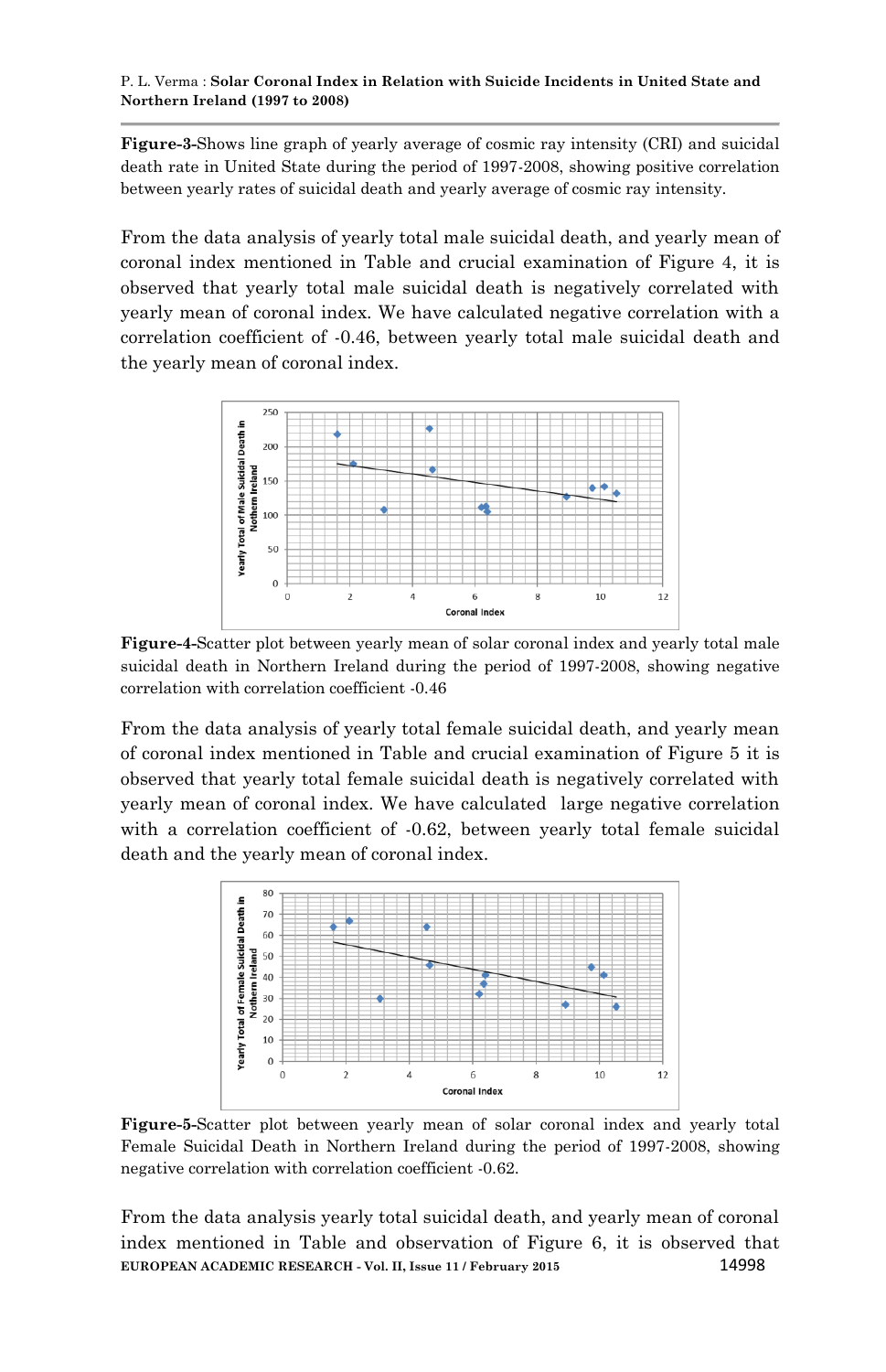yearly total suicidal death is negatively correlated with yearly mean of coronal index. We have calculated negative correlation with a correlation coefficient of -0.52, between yearly total suicidal Death and the yearly mean of coronal index.



**Figure-6-**Scatter plot between yearly mean of solar coronal index and yearly total Suicidal Death in Northern Ireland during the period of 1997-2008, showing negative correlation with correlation coefficient -0.52

From the data analysis yearly total suicidal death, and yearly average of cosmic ray intensity, it is observed that yearly total suicidal death is positively correlated with yearly average of cosmic ray intensity. We have calculated positive correlation with a correlation coefficient of 0.52 between yearly total suicidal death and the yearly average of cosmic ray intensity.



**Figure-7-**Scatter plot between yearly average of cosmic ray intensity and yearly total Suicidal Death in Northern Ireland during the period of 1997-2008, showing positive correlation with correlation coefficient 0.52

# **5- Main Results**

- (a) Large negative correlation, with a correlation coefficient of -0.80, has been found between the yearly mean of solar coronal index and the yearly rate (Death per 100000) of deaths due to suicide in United State .
- (b) Large negative correlation, with a correlation coefficient of -0.74, has been found between the yearly mean of solar coronal index and the yearly total number of deaths due to suicide in United State .

**EUROPEAN ACADEMIC RESEARCH - Vol. II, Issue 11 / February 2015** 14999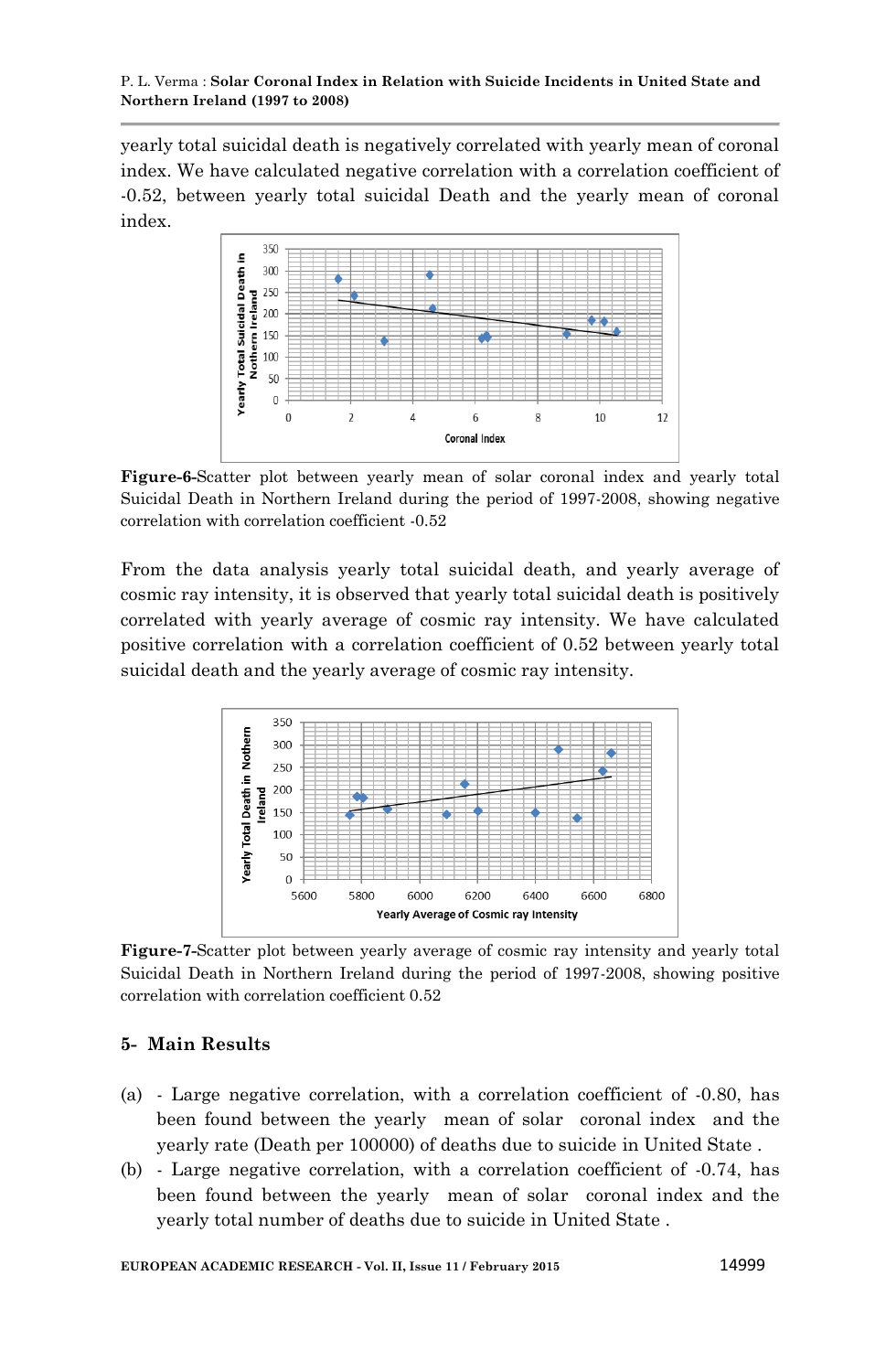- (c) Negative correlation, with a correlation coefficient of -0.46, has been found between the yearly mean of solar coronal index and the yearly total number of male deaths due to suicide in Northern Ireland .
- (d) Large negative correlation, with a correlation coefficient of -0.62, has been found between the yearly mean of solar coronal index and the yearly total number of female deaths due to suicide in Northern Ireland .
- (e) Negative correlation, with a correlation coefficient of -0.52, has been found between the yearly mean of solar coronal index and the yearly total number of deaths due to suicide in Northern Ireland .
- (f) (f)-Large positive correlation with correlation coefficient 0.74 has been obtained between rate of suicidal death in United State and yearly average of cosmic ray intensity.
- (g) (g)-Medium good positive correlation with correlation coefficient 0.52 has been determined between yearly total death due to suicide and in Northern Ireland and yearly average of cosmic ray intensity.

### **Conclusions**

In this investigation I have tried to connect solar coronal index with rate of suicidal death, total yearly suicidal death in United State and male, female total suicidal death in Northern Ireland for the period of 1997-2008 and obtained very strong correlations between these parameters which show close connection between the solar coronal index and suicidal death. In my previous studies (Verma 2012, 2013, 2014) an attempt has been made get possible relation between solar interplanetary and geomagnetic activity parameters and suicidal death of some countries and obtained very close connection between these parameters .From these results it is concluded there is strong relations between solar and geophysical phenomena. Some scientists have tried to explain such kind of human activity by S-GMA model. It is expected that particular changes in the ambient electromagnetic and acoustical signals caused by heliogeophysical factors could promote the exacerbation of mental state and act as a trigger for launching of the suicidal-terroristic behavior. It is important to conduct long-period, detailed investigation of solar geomagnetic and interplanetary effects on human beings in different latitudinal and longitudinal areas in order to get more and better knowledge about solar interplanetary and geomagnetic activities and their possible effects on different parameters of human health state

### **REFERENCES**

Babayev ES, Allahverdiyeva AA "Effects of geomagnetic activity variations on the physiological and psychological state of functionally healthy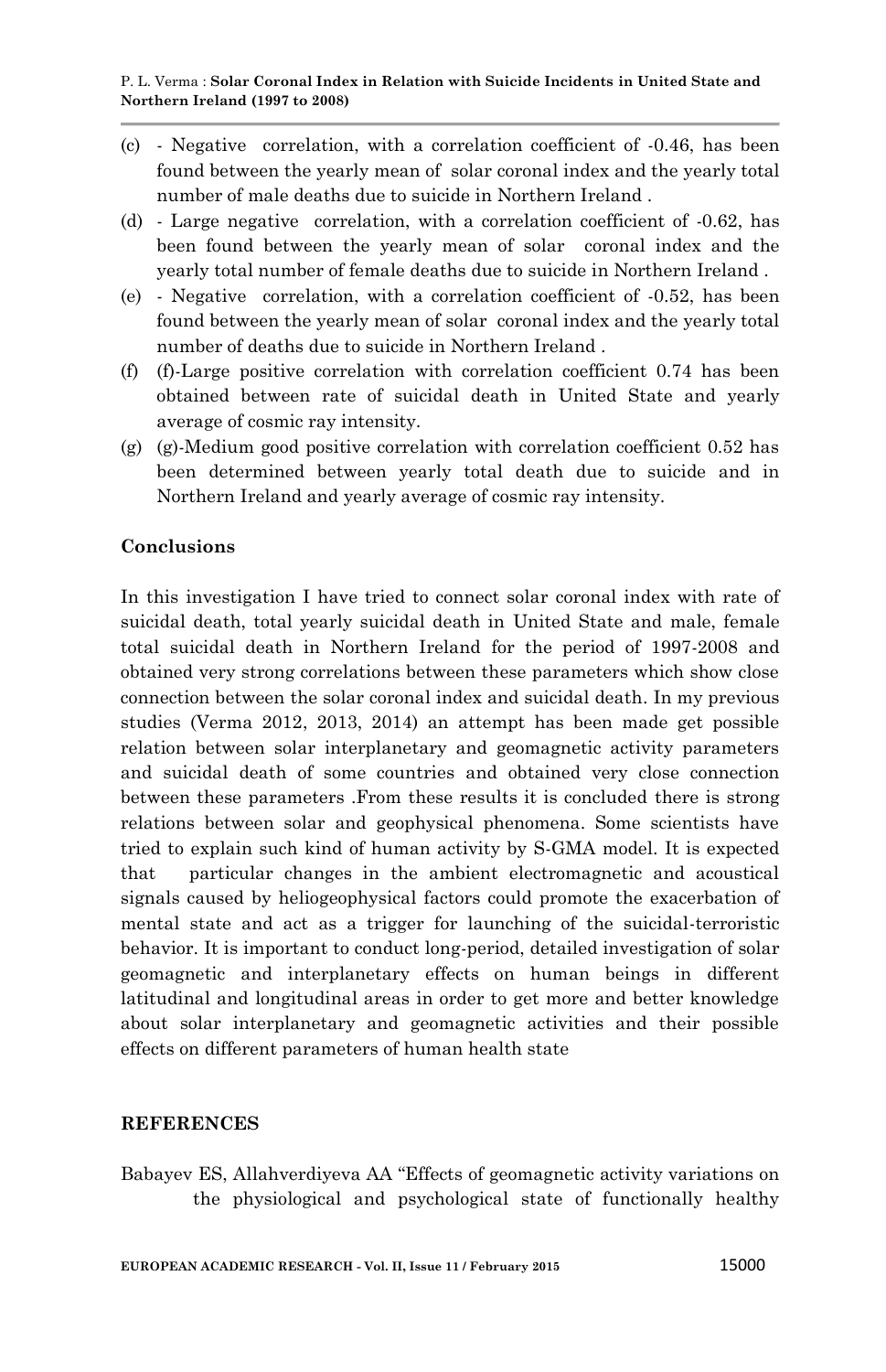humans: some results of Azerbaijani studies". Adv Space Res 40, 1941, 2007.

- Breus, TK, Chibisov SM., Baevsky RM., Schebzuhov KV. "The chronostructure of heart biorhythms under effects of external environment factors." Moscow: Russian University of People's Friendship, Polygraph Service; 231, 2002.
- Breus, T.K. & Rapoport S.I., "Magnetic Storms: MedicalBiological and Geophysical Aspects.' Moscow, "Sovetskii Sport" Press (In Russian).2003.
- Cornelissen G, Halberg F, Breus T, Syytkina E, Baevsky R, Weydahl A, Watanabe Y, Otsuka K, Siegelova J, Fiser B, Bakken E "Non-photic solar associations of heart rate variability and myocardial infraction". JASTP 64:707–720 Relationship between human physiological parameters and geomagnetic variations of solar origin. Adv Space Res 37:1251, 2002.
- Cornelissen G, Dimitrov BD, Carandente F, Halberg F "Space and earth weather mirrored in patterns of suicide incidence" World Heart Journal 3: 31, 2011.
- Dorman LI "Space weather and dangerous phenomena on the Earth: principles of great geomagnetic storms forecasting by online cosmic ray data" Ann Geophys 23:2997, 2005.
- Dimitrova, S. Adv. Space Res., 37(6), 1251, 2006.
- Dimitrova S "Relationship between human physiological parameters and geomagnetic variations of solar origin" Adv Space Res 37:1251, 2006.
- Dimitrova S "Different geomagnetic indices as an indicator for geo-effective solar storms and human physiological state" JASTP 70:420,2008a.
- Dimitrova S. "Geo-Effective Heliophysical Variations and Human Physiological State". Sun and Geosphere, 4(2), 79, 2009.
- Daglis, I. A., Baker, D. N, Galperin, Y., Kappenman, J. G., and Lanzerotti, L. J. "Technological impacts of space storms" Outstanding issues, Eos Trans. AGU, 82, 585, doi:10.1029/01EO00340, 2001.
- Jansen, F., Pirjola, R., & Favre, R. 'Space Weather Hazard to the Earth?' Swiss Re Publishing, 2000.
- F.Jansen, R.Pirjola, R.Favre, "Space Weather Hazard to the Earth?", Swiss Re Publishing, Zurich, 2000, 40 pages.
- Kasatkina EA, Shumilov O I, Novikova TB, Chramov AV (2014) Peculiaririties of Dynamics and Cyclicity of death from suicides and heliophysical and anthropological factors in norther region Kola (in Russian), Human Ecology 2: 45,2014.
- Kay, R.W. Geomagnetic storms: association with incidence of depression as measured by hospital admission. Br. J. Psychiatry 164 (3), 403, 1994.
- Mavromichalaki H, Papailiou M, Dimitrova S, Babayev ES, Mustafa FR "Geomagnetic disturbances and cosmic ray variations in relation to